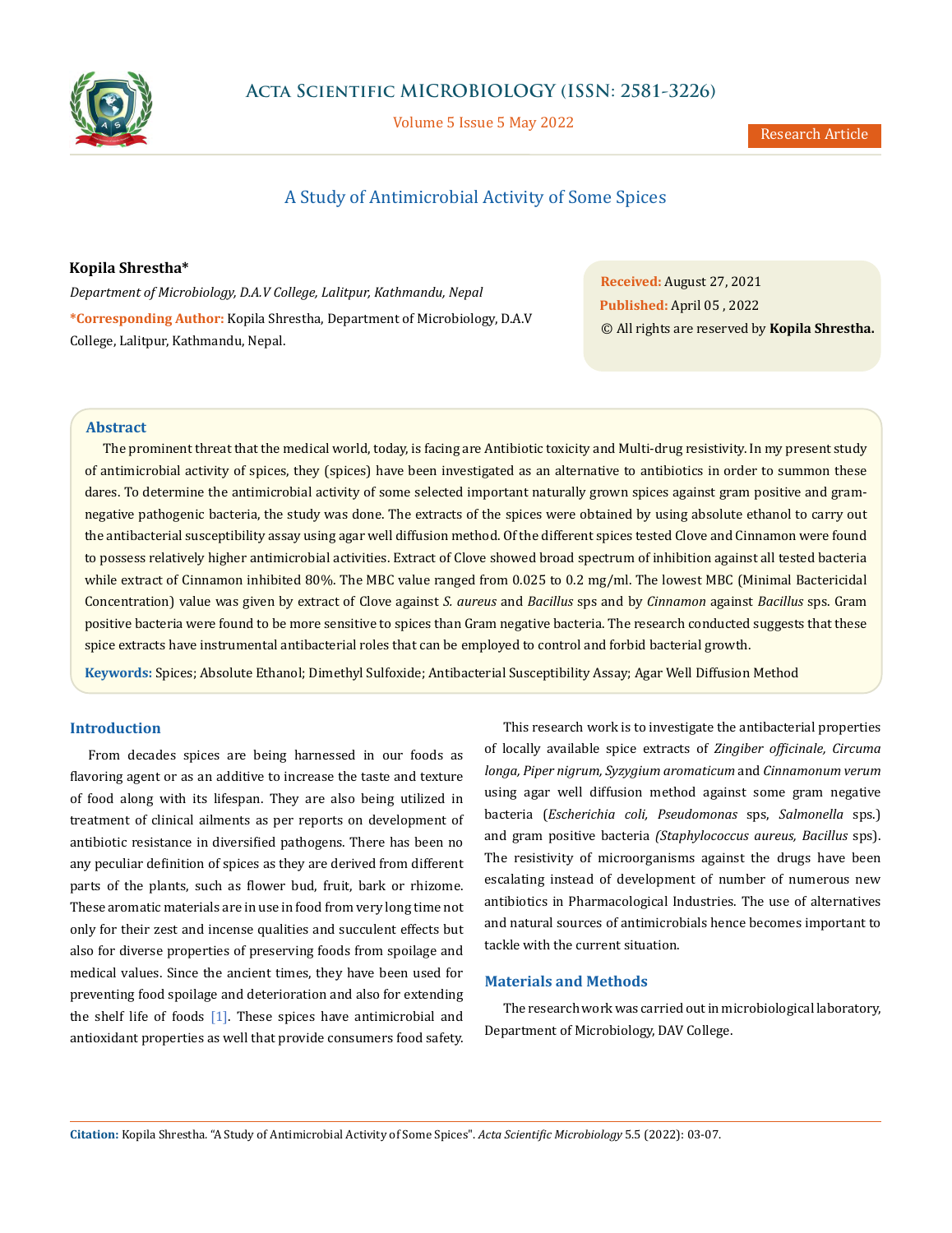#### **Test organisms used**

A total of five microbes were used, among which two microorganisms were gram positive (*Staphylococcus aureus* and *Bacillus)* and three were gram negative (*Pseudomonas, Escherichia coli* and *Salmonella).*

#### **Preparation and extraction of the powder of spices**

The fresh spices were collected from the local market. Firstly, all the spices were cleaned in order to remove any dirt or debris by tap water, and later using sterile distilled water. Afterwards, they were dried in laminar flow biological safety cabinet. Among the wet spices, turmeric and ginger were scraped. After this, they were dried at 55 degree Celsius in oven and after complete drying, the wet as well as the dry spices were finely crushed into coarse powder using blender and were preserved at room temperature (RT) for future use. The spices were procured by using absolute ethyl alcohol (20gm fine powder mixed with 200ml ethanol and the mixture kept at 30° Celsius for 72 hours along with constant agitation and the extract obtained was then filtered through Whattman No. 1 filter papers. Then the filtrate was centrifuged at 4000rpm for 15minutes. The solution obtained was then vaporized at 50 degree Celsius down to get a sticky mass which was weighed and dissolved in an aliquot of 1ml of 10% v/v Dimethyl sulfoxide (DMSO).

#### **Inoculum preparation for bacteria**

The loop full of bacterial culture was taken from NA and inoculated in nutrient broth and incubated at 37°C for 3 hours and turbidity was compared with 0.5 McFarland standard dilutions.

#### **Assessment of antibacterial activities of extracts**

#### **Screening and assessment of antibacterial activity**

The unpurified extracts of plants were screened for their antimicrobial activities against the organisms by agar well diffusion method. Into the prepared inoculums the sterile cotton swab was dipped and seeded all over the MHA plate by rotating through an angle of 60° after each swabbing finally the swab was passed round the edges of the agar surface and left to dry for few minutes at room temperature with lid closed. Later, wells were made in the inoculated plate by using sterile cork borer (no. 6), and labeled. 50µl of the working suspensions which were spices extract was dispensed in the respective wells through micropipette. The

plates were then left for half an hour with the lid closed to diffuse. And then the plates were incubated at 37°C. After incubation of 24 hrs the plates were observed for the zone of inhibition which was suggested by the clear zone around the well.

# **Determination of Minimum Inhibitory concentration (MIC) and Minimal Bactericidal concentration (MBC)**

The assurance of MICs of the spice extracts was done through well diffusion and agar dilution techniques and the concentrations of the extracts used were 0.25, 0.05, 0.1 and 0.2 mg/ml. The least concentration that inhibited any visible growth of microbes after an overnight incubation when compared with the control was considered as the minimum inhibitory concentration. MBC persisted for those extract that represented the germicidal activities by bifold dilution method.

### **Results, Discussion and Conclusion**

There existed a difference in the percentage yield of the extracts obtained from different spices. Among the spices, the yield percentage of the spices was obtained from *Cinnamonum verum* (21%) and the minimal percentage of spice extract was obtained from *Piper nigrum* (12.85%). Stalikas [2] in his study found that extraction efficiency is affected by the chemical nature of phytochemicals, the extraction method used, sample particle size, the solvent used, as well as the presence of interfering substances.



**Figure 1:** Percentage yield of extracts.

**Citation:** Kopila Shrestha*.* "A Study of Antimicrobial Activity of Some Spices". *Acta Scientific Microbiology* 5.5 (2022): 03-07.

 $04$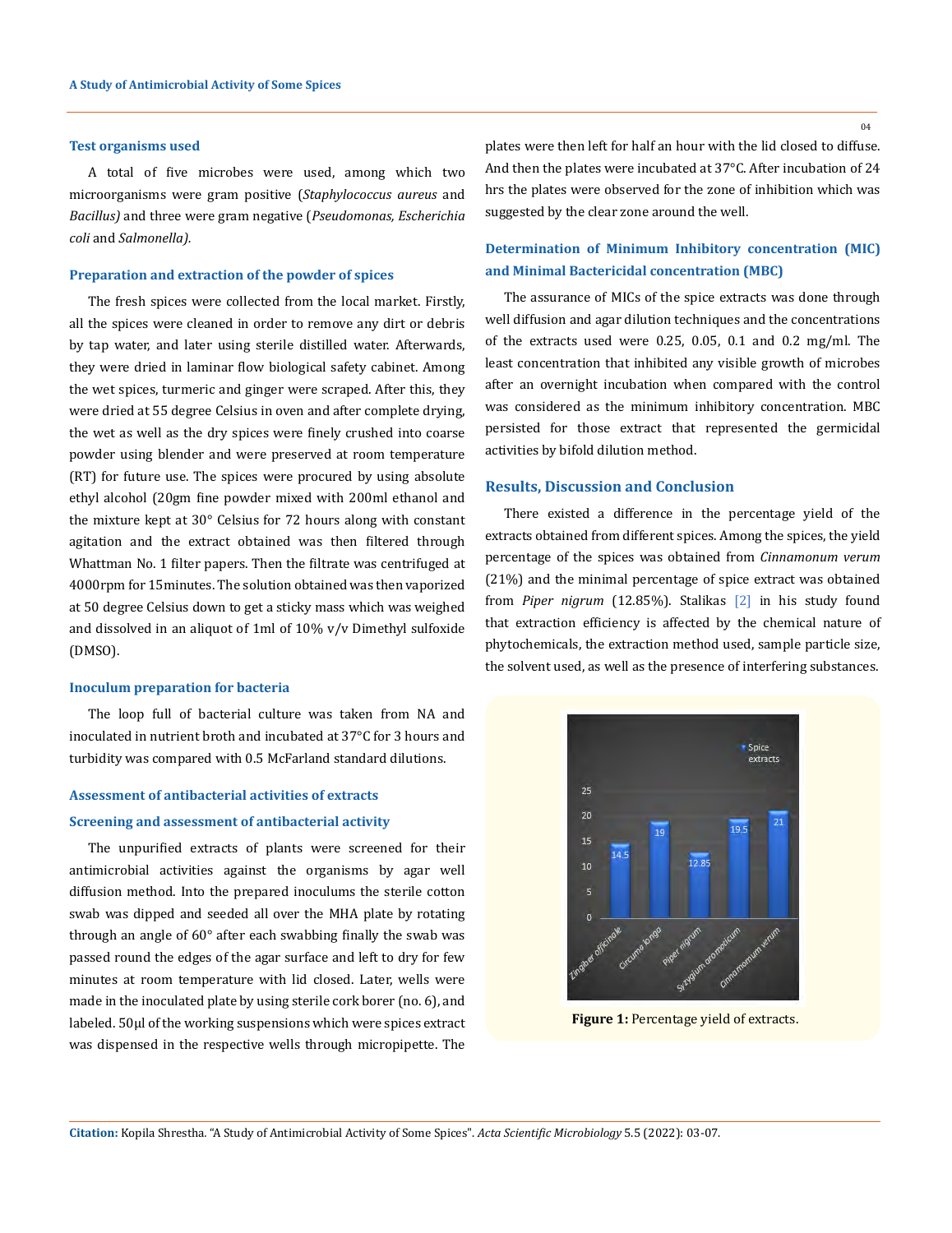Table 1 summarises the antimicrobial activities of the ethanol extracts of spices.

Among the five spices, it was discovered that clove and cinnamon were potent at odds with the tested microbes. It was found during the present investigation that the spice extract of *Syzygium aromaticum* was the most effective spice among the five chosen one. It had the utmost zone of inhibition opposed to *E. coli* (20.67 mm). The result of *Syzygium aromaticum* supports the results obtained by Agaoglu  $[3]$  and Agnihotri and Vaidya  $[4]$ . *Syzygium aromaticum* was efficacious against both gram positive and gram-negative bacteria and was detected to have a broad spectrum.

The crude extract of *Zingiber officinale* was recognized to be effective against gram positive bacteria, *S. aureus, with* zone of inhibition 11.67 mm and gram-negative bacteria, *Pseudomonas* spp with zone of inhibition 12 mm. Similar finding was observed from the study by Karuppiah and Rajaram [5], who reported the highest zone of inhibition exhibited by spice extract of *Zingiber officinale*  was against *Pseudomonas* spp (13 mm) and *S. aureus* (11 mm). *Circuma longa* (C2) was found to be effective against all the five organism chosen with highest zone of inhibition against *E. coli* and *S. aureus* (12 mm). Chandrana., *et al*. [6] who studied antimicrobial activity of *Circuma longa* reported that it was effective against *E.* 

*coli* and *S. aureus* and suggested that the activity is due to presence of curcuminoid, a phenolic compound. The maximum zone of inhibition shown by spice extract was against *S. aureus* (12.33 mm). *Piper nigrum* showed no zone of inhibition against *E. coli, Pseudomonas* spp*, Salmonella* spp and *Bacillus* spp. According to Singh., *et al.* [7] and Pradhan., *et al.* [8], *Piper nigrum* was the spice that is discovered to be effectual against *S. aureus* which completely tally with the result of present study. According to the study carried out by Maharajan., *et al.* [9], *Cinnamonum verum* was shown to be broad spectrum inhibiting all the bacteria similar to the present study.

Combined antibacterial spices are preferred as microbial tolerance is less likely to develop against substances having more than one type of modes of action  $[10]$ . It was the necessary to check the antibacterial activity of the spices in combinations. The study was progressed to witness the synergistic effect of commonly used spices. The highest zone of inhibition was shown by the combination of *Syzygium aromaticum* and *Cinnamonum verum* against *Bacillus* spp (20 mm) and the least zone of inhibition was shown by the combination of *Zingiber officinale* and *Circuma longa* against *Pseudomonas* spp and *Salmonella* spp (8 mm), also the combination of *Zingiber officinale* and *Cinnamonum verum* showed the least zone against *Pseudomonas* spp ( 8mm).

|                   | Zone of Inhibition (in mm) |                  |                        |                |                     |  |  |
|-------------------|----------------------------|------------------|------------------------|----------------|---------------------|--|--|
| <b>Spices</b>     | Е.<br>coli                 | <i>S. aureus</i> | <b>Pseudomonas sps</b> | Salmonella sps | <b>Bacillus sps</b> |  |  |
| Ginger            |                            | 11.67            | 12                     |                |                     |  |  |
| Turmeric          | 12                         | 12               | 11.67                  | 11.33          | 11.67               |  |  |
| Black pep-<br>per | -                          | 12.33            |                        |                | -                   |  |  |
| Clove             | 20.67                      | 18.33            | 19.67                  | 18.33          | 20                  |  |  |
| Cinnamon          | 13                         | 12.67            | 15                     | 11.33          | 11                  |  |  |

**Table 1:** Antibacterial activity of spice extract against selected bacterial strains.

| <b>Organism</b>     | Diameter of zone of inhibition (in mm) |         |          |        |       |        |  |
|---------------------|----------------------------------------|---------|----------|--------|-------|--------|--|
|                     | $G+T$                                  | $G + C$ | $G + Ci$ | $T+Ci$ | $T+C$ | $C+Ci$ |  |
| E. coli             | 12                                     | 14      | 14       | 14     | 13    | 17     |  |
| S. aureus           | 12                                     | 18      | 13       | 12     | 12    | 17     |  |
| Pseudomonas sps     | 8                                      | 16      | 8        | 13     | 12    | 19     |  |
| Salmonella sps      | 8                                      | 9       | 14       | 15     | 12    | 11     |  |
| <b>Bacillus</b> sps | 11                                     | 17      | 13       | 14     | 16    | 20     |  |

**Table 2:** Synergistic effect of commonly used spices against common pathogens.

05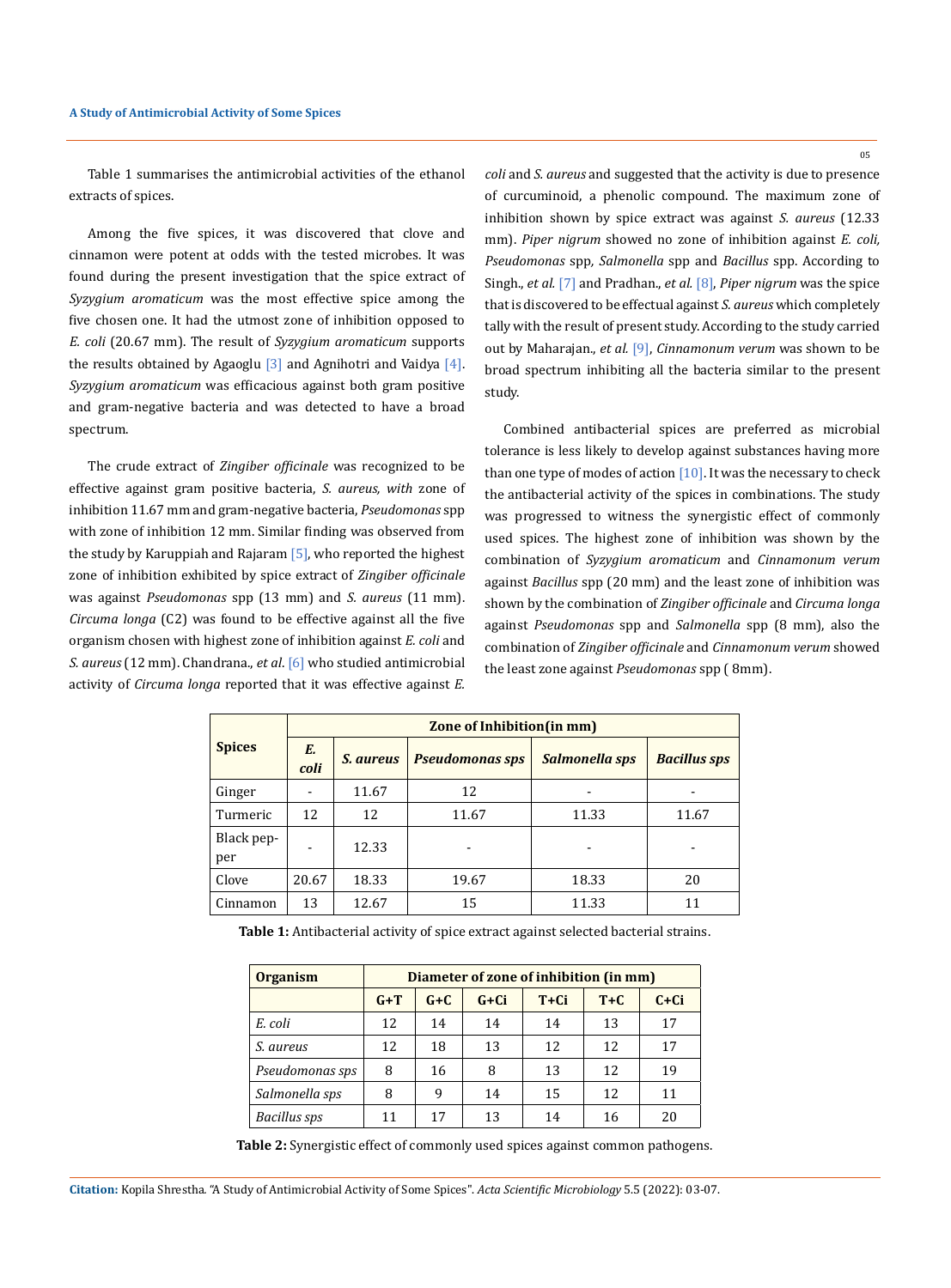06

Among the MIC of the spices performed, C4 (Clove) exhibited the minimum concentrations in which no growth was observed in comparison to all the other spices. The MIC arrayed from 0.025 mg/ml to 0.2 mg/ml in case of ethanol extracts. Black Pepper (C3) showed turbidity in most of the concentrations observed and hence it was considered to be the least effective in inhibiting the microorganisms at low concentration of the extract.

|               | Minimum Inhibitory Concentration of Spice extract (in mg/ml) |                  |                        |                |                     |  |  |
|---------------|--------------------------------------------------------------|------------------|------------------------|----------------|---------------------|--|--|
| <b>Spices</b> | E. coli                                                      | <i>S. aureus</i> | <b>Pseudomonas sps</b> | Salmonella sps | <b>Bacillus sps</b> |  |  |
| Ginger        | > 0.2                                                        | 0.2              | 0.2                    | > 0.2          | >0.2                |  |  |
| Turmeric      | 0.05                                                         | 0.025            | 0.2                    | 0.1            | 0.05                |  |  |
| Black pepper  | > 0.2                                                        | 0.2              | > 0.2                  | > 0.2          | >0.2                |  |  |
| Clove         | 0.05                                                         | 0.025            | 0.05                   | 0.05           | 0.025               |  |  |
| Cinnamon      | 0.05                                                         | 0.1              | 0.05                   | 0.05           | 0.025               |  |  |

| Table 3: Minimum Inhibitory Concentration of spice extracts. |
|--------------------------------------------------------------|
|                                                              |

The MBC test results were found to be comparable to the MIC test results. The MBC encompassed 0.025 mg/ml to 0.2 mg/ml in case of ethanol extracts. Clove showed highest bactericidal activity even at minutest concentrations being the most effective among all the spices. Black pepper didn't show bactericidal activity even at higher concentrations used in the study and showed bacterial growth on the culture media [11-13].

|               | Minimum Bactericidal Concentration of Spice extract (in mg/ml) |                 |                        |                |                     |  |  |  |
|---------------|----------------------------------------------------------------|-----------------|------------------------|----------------|---------------------|--|--|--|
| <b>Spices</b> | E. coli                                                        | <i>S.aureus</i> | <b>Pseudomonas sps</b> | Salmonella sps | <b>Bacillus sps</b> |  |  |  |
| Ginger        | > 0.2                                                          | 0.2             | 0.2                    | > 0.2          | >0.2                |  |  |  |
| Turmeric      | 0.1                                                            | 0.05            | > 0.2                  | 0.1            | 0.05                |  |  |  |
| Black pepper  | > 0.2                                                          | 0.2             | > 0.2                  | > 0.2          | >0.2                |  |  |  |
| Clove         | 0.05                                                           | 0.025           | 0.1                    | 0.05           | 0.025               |  |  |  |
| Cinnamon      | 0.1                                                            | 0.1             | 0.2                    | 0.1            | 0.025               |  |  |  |

**Table 4:** Minimum Bactericidal Concentration of spice extracts.

# **Acknowledgements**

I sincerly thank Mrs Richa Chaudhary, Mr. Shashi Bhushan Chaturwedi and Department of Microbiology of D.A.V College for their constant support and supervision throughout the study.

### **Bibliography**

- 1. Shan B., *et al*[. "The in vitro antibacterial activity of dietary](https://pubmed.ncbi.nlm.nih.gov/17449125/)  [spice and medicinal herb extracts".](https://pubmed.ncbi.nlm.nih.gov/17449125/) *International Journal of Food Microbiology* [117.1 \(2007\): 112-119.](https://pubmed.ncbi.nlm.nih.gov/17449125/)
- 2. [Stalikas CD. "Extraction, separation, and detection methods for](https://pubmed.ncbi.nlm.nih.gov/18069740/)  phenolic acids and flavonoids". *[Journal of Separation Science](https://pubmed.ncbi.nlm.nih.gov/18069740/)*  [30.1 \(2007\): 3268-3295.](https://pubmed.ncbi.nlm.nih.gov/18069740/)
- 3. Agaoglu S., *et al*[. "Antimicrobial activity of some spices used](https://tarjomefa.com/wp-content/uploads/2016/11/5687-English.pdf)  in the meat industry". *[Bulletin of the Veterinary Institute in](https://tarjomefa.com/wp-content/uploads/2016/11/5687-English.pdf)  Pulawy* [55.1 \(2007\): 53-57.](https://tarjomefa.com/wp-content/uploads/2016/11/5687-English.pdf)
- 4. [Agnihiotri S and ADB Vaidya. "A novel approach to study](https://pubmed.ncbi.nlm.nih.gov/8979514/)  [antibacterial properties of volatile components of selected](https://pubmed.ncbi.nlm.nih.gov/8979514/)  Indian medicinal herbs". *[Indian Journal of Experimental](https://pubmed.ncbi.nlm.nih.gov/8979514/)  Biology* [37.7 \(1995\): 712-715.](https://pubmed.ncbi.nlm.nih.gov/8979514/)
- 5. [Karuppiah P and Rajaram S. "Antibacterial effect of Allium](https://www.ncbi.nlm.nih.gov/pmc/articles/PMC3609356/)  [sativum cloves and Zingiber officinale rhizomes against](https://www.ncbi.nlm.nih.gov/pmc/articles/PMC3609356/)  [multiple-drug resistant clinical pathogens".](https://www.ncbi.nlm.nih.gov/pmc/articles/PMC3609356/) *Asian Pacific [Journal of Tropical Biomedicine](https://www.ncbi.nlm.nih.gov/pmc/articles/PMC3609356/)* 2.8 (2012): 597-601.
- 6. Chandarana H., *et al*[. "Comparison of antibacterial activities of](https://www.semanticscholar.org/paper/Comparison-of-Antibacterial-Activities-of-Selected-Chandarana-Baluja/f4f3658bb5c6e51e3c3c8b65fa8f6f92436e4a86)  [selected species of Zingeberaceae family and some synthetic](https://www.semanticscholar.org/paper/Comparison-of-Antibacterial-Activities-of-Selected-Chandarana-Baluja/f4f3658bb5c6e51e3c3c8b65fa8f6f92436e4a86)  compounds". *[Turkish Journal of Biology](https://www.semanticscholar.org/paper/Comparison-of-Antibacterial-Activities-of-Selected-Chandarana-Baluja/f4f3658bb5c6e51e3c3c8b65fa8f6f92436e4a86)* 29.1 (2005): 83-97.